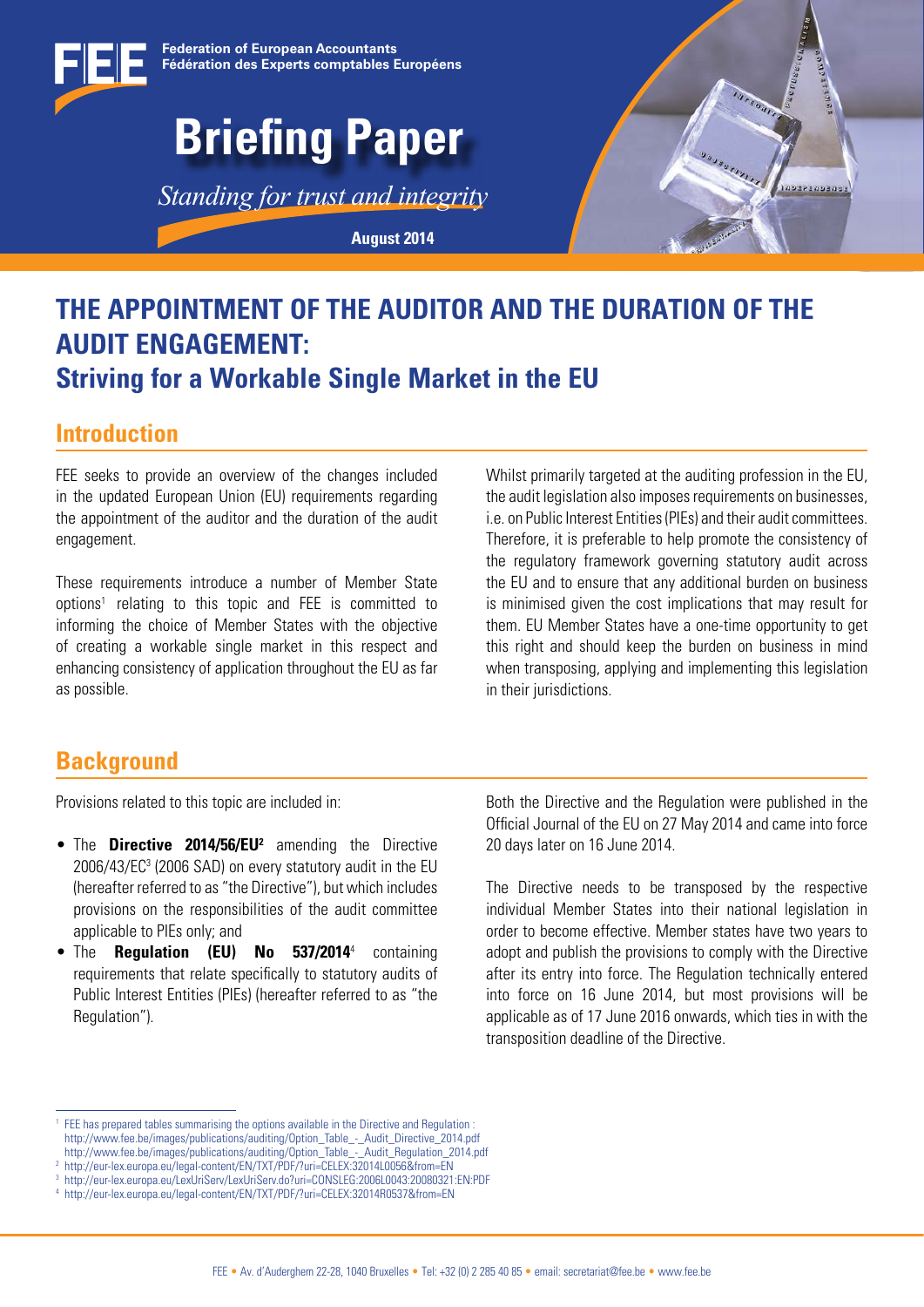## **General provisions applicable to all entities**

The Directive requires the auditor to be formally appointed by the general meeting of shareholders or members of the audited entity. Member States may also allow alternative systems of appointment that ensure the independence of the auditor from the executive members of the administrative or managerial body of the audited entity, for instance via a nominating committee.

Regarding dismissal, the Directive states that the auditor may only be dismissed when there are proper grounds. Divergence of opinions on accounting treatments or audit procedures shall not constitute proper grounds for dismissal.

The independence of the auditor remains one of the key matters to be considered before appointment. In accordance with the Directive, the statutory auditor has to assess and document compliance with the conditions of independence<sup>5</sup> prior to accepting any audit engagement.

Furthermore, the Directive prohibits any contractual clauses which could by any means restrict the choice of auditors to certain categories or lists of audit firms. If existing, any such clause is null or void<sup>6</sup>.

**A significant change in the Directive is the prohibition of contractual clauses restricting the choice of auditors. FEE believes in free competition and therefore supports the prohibition of such clauses.** 

Whilst the above applies to every audit, the following sections deal with the selection of the auditor and the duration of the audit engagement for PIEs as defined in the SAD 2006 and the EU Accounting Directive<sup>7</sup>. These provisions are included:

- In the Directive to the extent that they relate to the responsibilities of the audit committee with respect to the auditor selection and supervision of the audit; and
- In the Regulation that provides detailed requirements with respect to the auditor selection process, the audit tenure and reporting requirements by the audit committee to the general meeting.

## **Selection procedure of a new auditor for Public Interest Entities**

#### **Role of the audit committee8**

The audit committee of a PIE has an important role to play in the appointment of the auditor of the PIE. As part of its responsibilities stated in Article 39 (6) of the Directive, the audit committee is responsible for the procedure of selection of the auditor and the recommendation to the general meeting. Since this approach will be new in some Member States, additional guidance for audit committee members might be necessary to help them perform their duties.

According to the Regulation, the audit committee has to make a reasoned recommendation for the appointment of the auditor following a prescribed selection process and submit that recommendation to the administrative or supervisory body of the audited entity. The recommendation has to contain at least two auditors and the justified preference for one of them<sup>9</sup>.

**The audit committee of a PIE is charged with the responsibility for selecting the auditor for the PIE via a formal process. FEE welcomes the enhanced involvement and increased transparency in the way in which the audit committee operates in many areas including the auditor selection process. This rationale has been supported in earlier FEE publications:**

- **- A Discussion Paper on the Functioning of the Audit**  Committees<sup>10</sup>, as well as related follow-up events<sup>11</sup>; **and**
- **- A Paper on the auditor selection process, 'Auditor Selection – Towards Best Practices'12.**

<sup>5</sup> Directive, Article 22b

<sup>&</sup>lt;sup>6</sup> Directive, Article 37

<sup>7</sup> Article 2 of the 2013 Accounting Directive accessible at: http://eur-lex.europa.eu/LexUriServ/LexUriServ.do?uri=OJ:L:2013:182:0019:0076:EN:PDF

<sup>&</sup>lt;sup>8</sup> Exemptions from the obligation to have an audit committee may be granted to PIEs with a body performing equivalent functions to an audit committee in accordance with legal provisions in the Member State or, for reasons of proportionality, to a small or medium-sized undertaking where the functions of the audit committee are performed by an administrative or supervisory body.

<sup>&</sup>lt;sup>9</sup> Regulation, Article 16 (2)

<sup>10</sup> http://www.fee.be/images/Discussion\_Paper\_on\_Audit\_Committees\_120615.pdf

<sup>11</sup> http://www.fee.be/index.php?option=com\_content&view=article&id=1295&Itemid=106&lang=en

<sup>&</sup>lt;sup>12</sup> http://www.fee.be/images/Auditor\_selection\_Towards\_best\_practices\_1310.pdf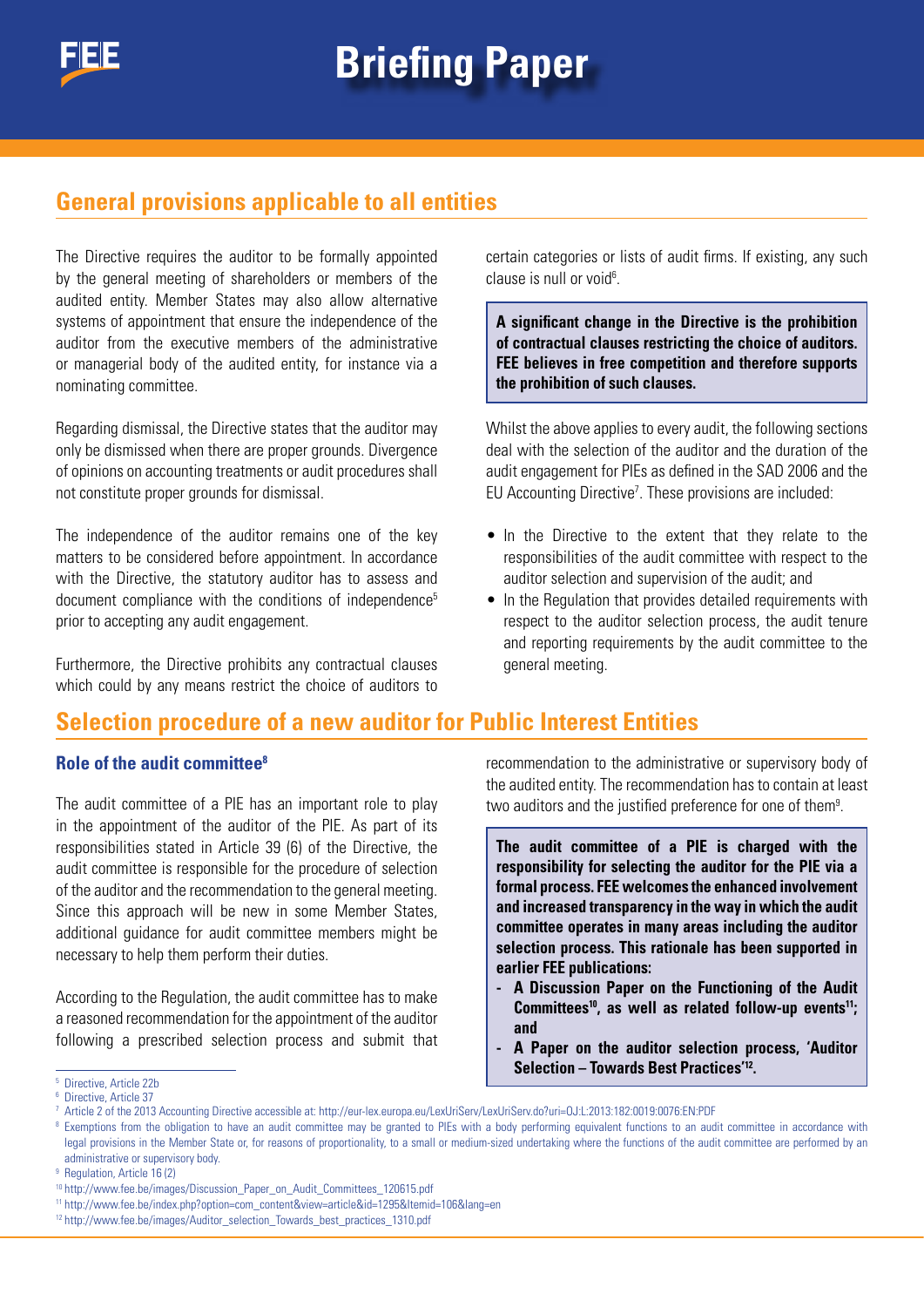## **Briefing Paper**

#### **Selection procedure**

The Regulation requires the audited entity to organise a thorough selection process for the auditor.

This selection procedure is to be conducted under the responsibility of the audit committee of the audited entity and has to meet the following conditions<sup>13</sup>:

- In general, the audited entity is free to invite any audit firm to participate in a tender for the audit, with a process that does not preclude audit firms that received less than 15 % of their total audit fees from PIEs in the Member State concerned in the previous calendar year. The auditor that has to rotate off (according to the rules as set in Article 16 of the Regulation) cannot de facto be invited to tender for a cooling off period of four years;
- Invited auditors should be provided with tender documents, which provide a basic understanding of the entity and clearly set out the selection criteria. The Regulation clarifies that, within this process, the audited entity is free to enter into negotiations with the tenderers. Tender documents shall contain transparent and non-discriminatory selection criteria to be used by the audited entity to evaluate the proposals received;
- The report on the conclusions of the selection procedure should be based on the criteria stated in the tender documents and has to be validated by the audit committee;
- If any, published findings or conclusions of inspections conducted by the appropriate audit regulator on the auditors proposed for the audit engagement should be taken into consideration; and
- The entity to be audited must be able to demonstrate to the competent authority that the selection procedure was conducted in a fair manner.

Small and medium-sized PIEs and companies with lower market capitalisation are exempted from the requirement to organise a selection procedure as per the criteria laid down above14. In practical terms, there might be different scenarios possible for the selection of the auditor of PIEs that are subsidiary undertakings given the fact that this type of PIE is exempted from the requirement to have an audit committee when an audit committee is established at the group level.

**As part of FEE's commitment to contributing towards preserving auditor independence and enhancing corporate governance, in 2013 FEE took the initiative to reflect on the auditor selection process: a pan-European stakeholders' survey and the work of an expert task force resulted in a publication outlining best practices for entities seeking guidance on how to manage this process. The FEE Paper on the auditor selection process 'Auditor Selection – Towards Best Practices' examines the governance aspects around the selection of the auditor, the phases of the process, and provides an appropriate list of criteria to be assessed when selecting an auditor.**

## **Duration of the audit engagement applicable to Public Interest Entities**

As per the Regulation, PIEs need to appoint their auditor or audit firm **for a minimum of one year** and **a maximum of ten years**, although, as discussed below, Member States can extend the maximum duration period in specified circumstances. Member States are provided with an option regarding both of these deadlines<sup>15</sup>:

- Member States are allowed to set the minimum duration to **longer than one year**; and
- Member States are allowed to set the maximum duration to **shorter than ten years**.

#### **Minimum and maximum duration of the audit engagement and their interaction**

The minimum duration<sup>16</sup> of the audit engagement is currently set higher than one year in several EU Member States, for example Belgium and France. This minimum duration will now need to be considered in the context of the maximum duration of ten years as set by the new EU audit Regulation.

<sup>&</sup>lt;sup>13</sup> Regulation, Article 16 (3)

<sup>&</sup>lt;sup>14</sup> Regulation, Article 16 (4)

<sup>15</sup> Reagulation, Article 17 (2)

<sup>&</sup>lt;sup>16</sup> The minimum duration of the audit engagement as referred to in this paper stands for the minimum number of years for which the auditor is initially appointed.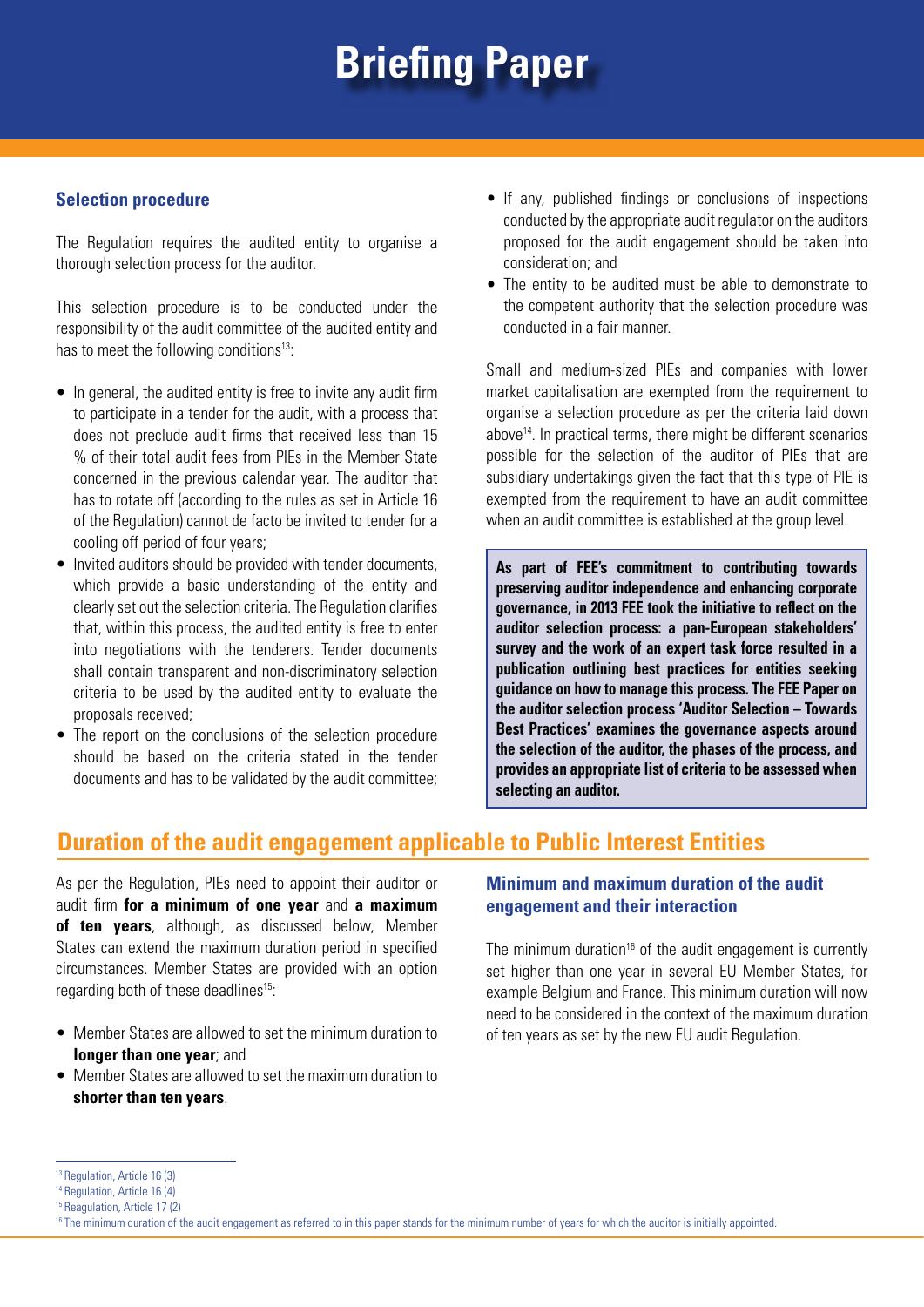# **Briefing Paper Briefing Paper**

|                                                                                                                        | <b>Minimum duration</b><br>6 years | <b>Minimum duration</b><br>5 years | <b>Minimum duration</b><br>3 years | <b>Minimum duration</b><br>1 year |
|------------------------------------------------------------------------------------------------------------------------|------------------------------------|------------------------------------|------------------------------------|-----------------------------------|
| <b>Possible renewed</b><br>periods of initial<br>appointment                                                           | 1 period                           | 2 periods                          | 3 periods                          | 10 periods                        |
| <b>Maximum duration</b><br>possible to comply with<br>the ten-year maximum<br>duration set by the<br><b>Regulation</b> | 6 years                            | 10 years                           | 9 years                            | 10 years                          |

That being said, regulations at Member State level setting a minimum duration of three or more years and/or preventing early resignation might need to be fine-tuned such that the duration of the combined minimum periods coincides with the maximum duration. The above table is intended to illustrate how minimum duration and maximum duration will interact.

Currently, in some Member States such as Italy, the Netherlands and Portugal, a maximum duration of the initial audit engagement is already set at national level for a period shorter than the maximum period permitted by the Regulation. However, in the Netherlands the maximum duration is expected to be changed from eight to ten years to comply with the EU Regulation. If not reconsidered by all other relevant parties, the interaction between different maximum durations of audit engagements within the EU could be a significant issue for cross-border businesses and their auditors.

It would be in the interests of businesses across the EU to promote a level playing field as far as possible – without limiting the choice and flexibility for businesses – keeping in mind that many EU PIEs are operating cross-border. Divergence in the choices of Member State options would increase complexity and costs on business while the performance of the audit will not always be as smooth as it could be. In addition, because auditors of subsidiaries might have to change at different times, the group auditor may face additional procedures and inefficiencies in the coordination of the audit. These could be avoided if transition timings were harmonised throughout the EU.

**FEE understands that the different minimum durations of the audit engagement across Member States are carried forward from a long tradition of a variety of local corporate governance laws and regulations. In addition, in some Member States, a maximum duration of the audit engagement is already set at national level for a period shorter than the maximum period permitted by the Regulation.** 

**Providing flexibility to businesses within the EU to allow PIEs to set the same rotation rules at group level for the entire entity would be beneficial to those businesses operating cross-border. Specifically, this flexibility permits parent companies and their subsidiaries in different EU Member States to more easily achieve compliance with one another's respective national maximum duration requirements based on Article 17 of the Regulation. Disruption due to different rotation timeframes could lead to additional audit procedures and inefficiencies in the coordination of audits with potential effects on the quality and cost of audits.**

#### **Extending the duration of the audit engagement maximum duration of renewed engagement**

Member States are also given two separate options to extend the maximum duration of the initial audit engagement to the total maximum duration of a renewed audit engagement – by imposing "tendering" or "joint audit". By enabling one of these options, the same auditor may stay in place for $17$ :

<sup>17</sup> Regulation, Article 17 (4)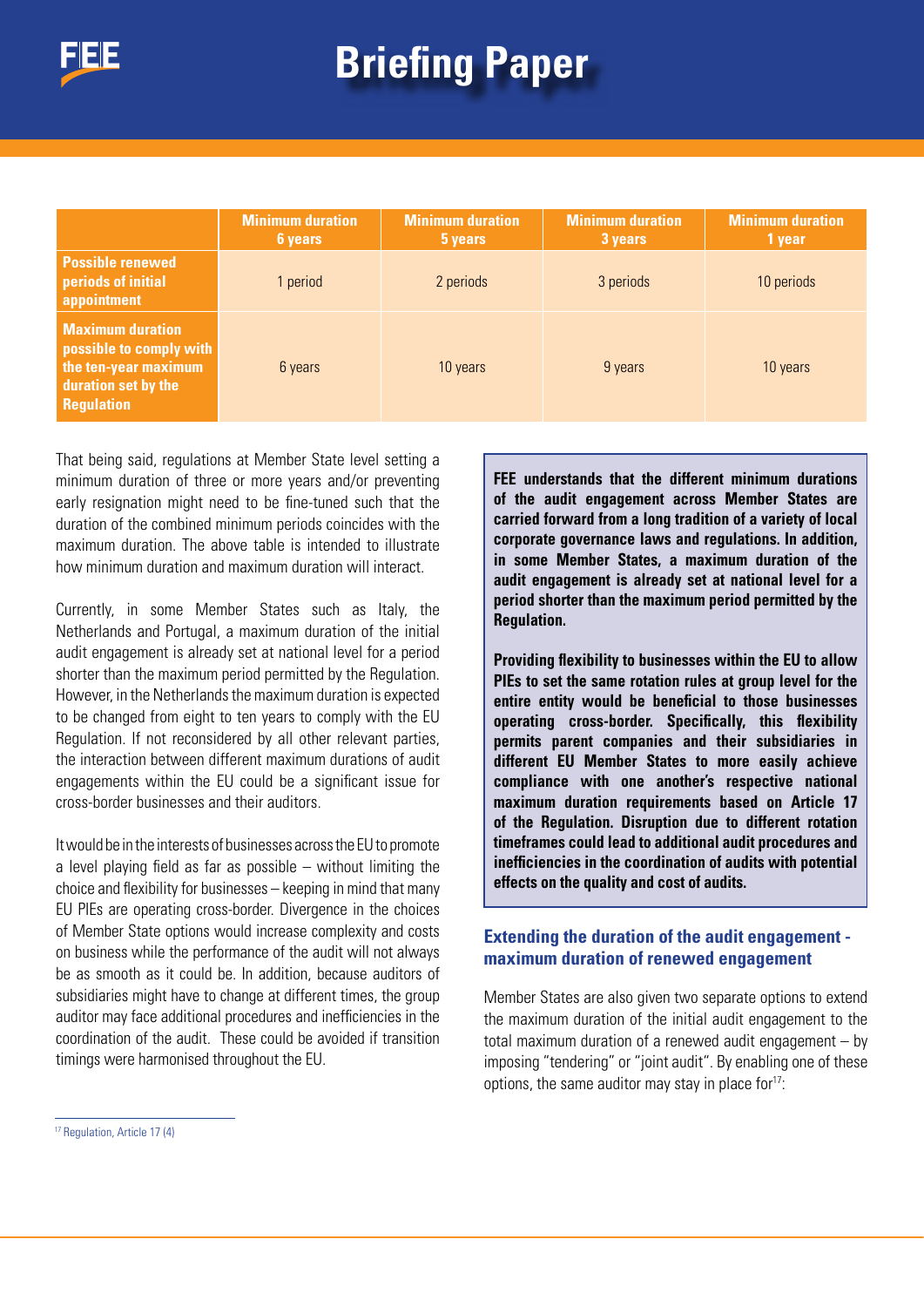## **Briefing Paper**

- **A total period of maximum 20 years**, but only if a tender<sup>18</sup> takes effect upon the expiry of the first ten-year period (or a shorter period decided by the Member State) and the engagement is renewed. The tender should be organised under the conditions for a transparent selection process as described above;
- **A total period of maximum 24 years**, but only if upon the expiry of the first ten-year period, "more than one auditor is simultaneously appointed, provided that the audit results in the presentation of the joint report" (hereafter referred to as a "joint audit"). It shall be noted that, according to the legal text, it is also possible to jointly appoint two auditors who have to present a joint report for the entire 24-year period, in which case no interim tender is required.

A PIE may request that the competent authority grant an extension to re-appoint the auditor for a maximum of **two years** after the expiry of the maximum duration of the engagement<sup>19</sup>. However this provision is to be used on a strictly exceptional basis.

#### **Via a tendering process**

Assuming that a Member State would implement the option to prolong the audit engagement to the maximum of 20 years as set out in the Regulation, the duration of renewed engagement $19$  would be as follows:



transferred to the engagement renewed by tender.

#### **Via a joint audit**

Having more than one statutory auditor was already an option that EU Member States and entities could adopt under the 2006 SAD.

Whilst this has only been adopted in a limited number of Member States, for example in France, and a very small minority of companies have chosen to do so voluntarily, it is recognised that certain jurisdictions see merit in this approach. However, there are still significant factors which should be considered such as how the concept of joint audit works in practice when two audit firms jointly carry out an audit at national, European and international level, or how to act in situations where the audit firm rotation mechanisms are different between subsidiaries of the PIE. The effect these factors could have on audit quality should also be considered.

There are no restrictions on the size of the audit firms which are involved in the joint audit. The auditors are required to take a balanced approach using quantitative as well as qualitative criteria, and to have a proportionate repartition of hours, experience and qualifications of the members of the audit teams.

Where the Member State chooses to implement the option to allow or mandate joint audit, the audit engagement may be renewed without the execution of a tender up to the total maximum of 24 years. The different scenarios, applying joint audit  $-$  in full or part  $-$  or not, are illustrated in the following table:

| <b>Audit conducted</b> | <b>More than one</b> | <b>Combination of</b>                           |
|------------------------|----------------------|-------------------------------------------------|
| by one statutory       | auditor              | tendering and joint                             |
| auditor                | ("joint audit")      | audit                                           |
| 10 years               | 24 years             | 10 years<br>audited by one<br>statutory auditor |
| Possible renewal by    | with an automatic    | Possible renewal by                             |
| tender                 | renewal              | tender                                          |
| 10 years               |                      | 14 years<br>with joint audit                    |
| 20 years               | 24 years             | 24 years                                        |
| total maximum          | total maximum        | total maximum                                   |

18 Article 17 refers to "public" tender, but the conditions under which it should be organised are set in Article 16 where "public" is not mentioned. This procedure should therefore not be considered as public.

<sup>&</sup>lt;sup>19</sup> Regulation, Article 4 (2)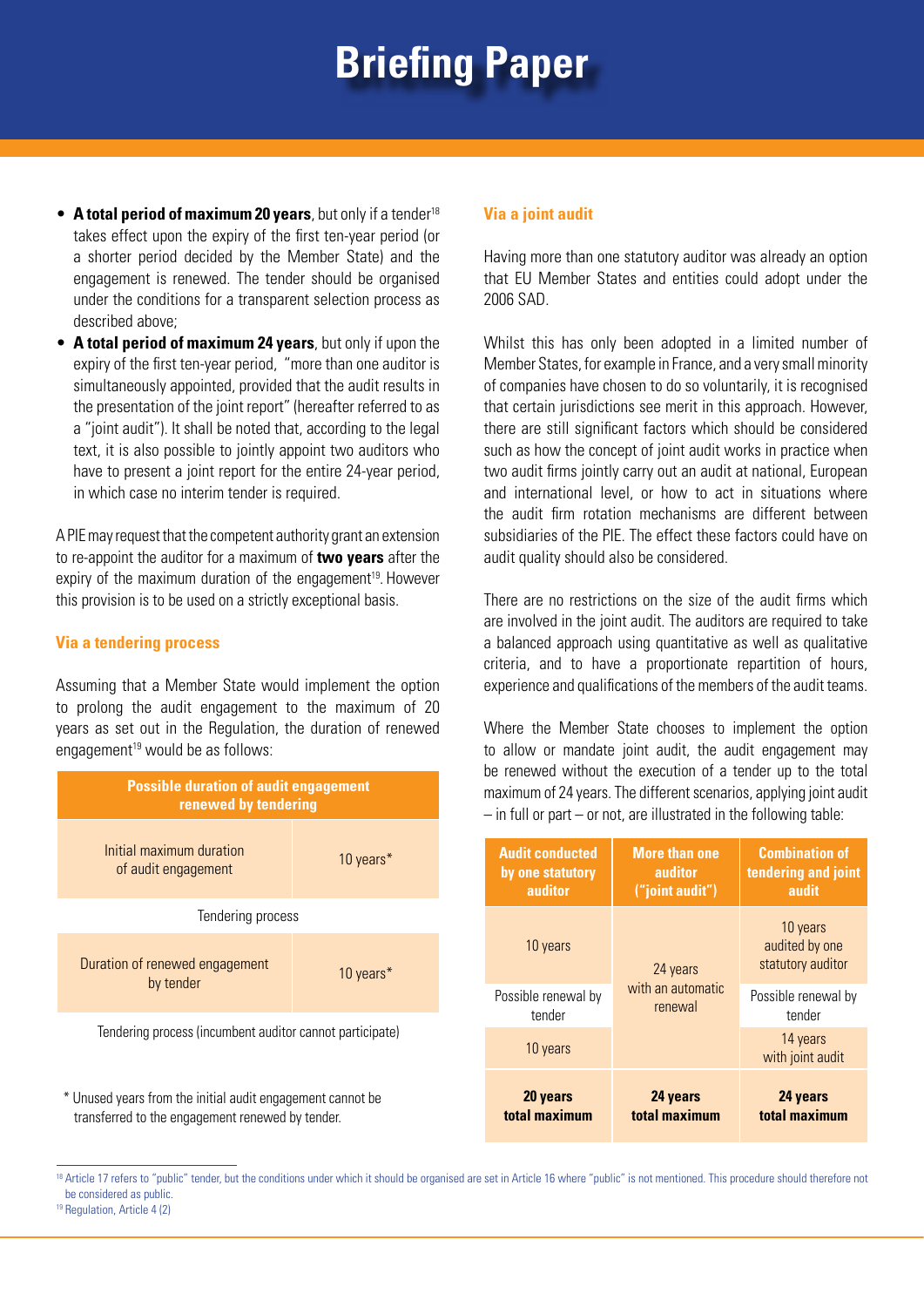

# **Briefing Paper Briefing Paper**

**As Member States are given two options where they may allow companies to prolong the initial maximum duration of an audit engagement, via "tendering" or "joint audit", although it is not realistic to expect all Member States to adopt the same approach, FEE would like to point out that Member States which do not take up these duration extension options will significantly limit the options and flexibility for businesses, their audit committees, boards and shareholders.**

#### **Other related provisions**

#### **Cooling-off period**

**The "cooling-off" period**, during which the statutory auditor, audit firm or any member of their network shall not undertake the statutory audit of the same PIE after expiration of the total maximum duration of a renewed engagement, is **four years as from the end of the engagement**.

#### **Rotation of key audit partners and senior personnel**

The key audit partner must rotate at least every seven years with a cooling off period of three years; the Member State may decide to make this rotation period shorter.

As an addition to the rotation of the key audit partner that was already required under the 2006 SAD, the Regulation also requires the auditor to establish an effective gradual rotation system for senior personnel<sup>20</sup>, meaning engagement team members with long term audit experience and at least all those who are registered as auditors. The rotation should be executed individually.

#### **Summary of rotation deadlines**

The summary of rotation deadlines is illustrated in the following table:

| <b>Mandatory audit firm or statutory auditor rotation</b>                  |                                          |          |
|----------------------------------------------------------------------------|------------------------------------------|----------|
| Minimum duration of audit engagement                                       |                                          | 1 year   |
| Initial maximum duration of audit engagement                               |                                          | 10 years |
| Maximum duration of renewed<br>audit engagement via options                | <b>Tendering process</b>                 | 20 years |
|                                                                            | More than one<br>auditor ("joint audit") | 24 years |
| Exceptional extension (subject to competent authority's<br>approval)       |                                          | 2 years  |
| Cooling-off period                                                         |                                          | 4 years  |
| <b>Key audit partner rotation</b>                                          |                                          |          |
| Rotate every                                                               |                                          | 7 years  |
| Cooling-off period                                                         |                                          | 3 years  |
| <b>Senior personnel rotation</b>                                           |                                          |          |
| Rotate when appropriate based on the scale and complexity of<br>activities |                                          |          |

**Although mandatory rotation of audit firms is considered by regulators as a contributor to more independence and objectivity of the auditor and a possible means to decrease audit market concentration, the effect of disruption due to different rotation timeframes and deadlines across the EU should not be underestimated. EU Member States have a one-time opportunity to deal with this.**

#### **Transitional arrangements**

The deadline by which PIEs will have to change their auditors depends on the length of the audit appointment at the date the new legislation came into force, namely on 16 June 2014:

• If the auditor of a PIE has been in place for **20 years or more**, the PIE cannot enter into or renew the engagement after six years of the entry into force, namely:

| Publication in the Official Journal          | 27 May 2014  |
|----------------------------------------------|--------------|
| Entry into force                             | 16 June 2014 |
| Deadline preventing a PIE from entering into |              |
| or renewing an audit engagement with an      | 16 June 2020 |
| incumbent auditor                            |              |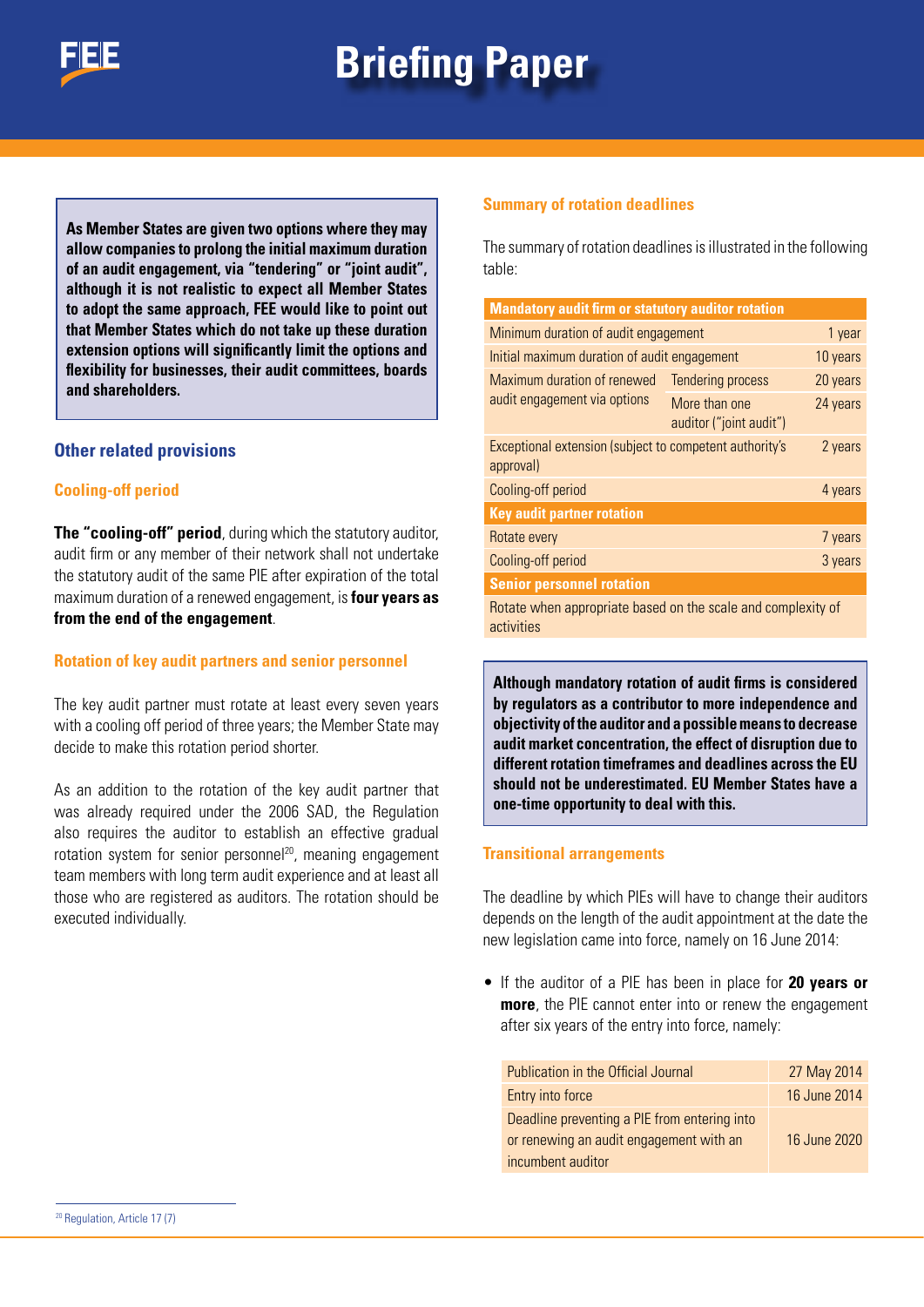## **Briefing Paper**

• If the auditor or audit firm of a PIE has been in place for between **11 and 20 years**, the PIE cannot enter into or renew the engagement after nine years of the entry into force, namely:

| Publication in the Official Journal                                                     | 27 May 2014  |
|-----------------------------------------------------------------------------------------|--------------|
| Entry into force                                                                        | 16 June 2014 |
| Deadline preventing a PIE from entering into<br>or renewing an audit engagement with an | 16 June 2023 |
| incumbent auditor                                                                       |              |

• Otherwise, the new regime will start to apply to the engagements that were entered into before the date of entry into force of the legislation and that are still in place on the legislation implementation date, which FEE interprets as follows:

| Publication in the Official Journal           | 27 May 2014  |
|-----------------------------------------------|--------------|
| Entry into force                              | 16 June 2014 |
| Deadline for first rotation (depending on     |              |
| when the engagement started, to reappoint     | 16 June 2026 |
| the auditor or audit firm or to appoint a new |              |
| auditor)                                      |              |

There is a need for appropriate clarification for the third case detailed above where the auditor has been in place for less than eleven years. Assuming that the maximum duration is set at ten years, there are two possible interpretations:

• A first restrictive interpretation for those audit engagements that have reached at least ten years when the Regulation applies (i.e. on 17 June 2016, two years after entry into force), the PIE would have to change auditor by 17 June 2016 and for those that have not yet reached ten years, the PIE would have to change auditor at the latest when the ten-year mark is reached. This would mean that PIEs with audit relationships started between 17 June 2003 and 16 June 2006 would have to change auditor at the latest on 16 June 2016, well before PIEs with longer-running audit engagements which may continue until mid 2020 or 2023. Since this approach would lead to a "cliff effect" (i.e. a sudden and abrupt change, with virtually no transitional period) and is at odds with the logic of the transitional arrangements, FEE does not support this interpretation.

• Another interpretation whereby the maximum period only starts to run as from when the Regulation actually applies (i.e. a prospective application) seems more logical to stakeholders in this debate, including FEE. For PIE audit engagements that start in the period between 17 June 2003 and the date of entry into force of the Regulation and that are still running on the day the Regulation becomes applicable, the incumbent auditor would not be permitted to be reappointed after 16 June 2026, which is compatible with longer audit engagements not being permitted to be renewed after, respectively, 16 June 2020 and 16 June 2023. This interpretation is supported by FEE and is illustrated in the table below.

| <b>Auditor in</b><br>place for                                 | 20 or more<br>years    | <b>Between</b><br><b>11 and 20</b><br>years           | <b>Less than</b><br>11 years                   |
|----------------------------------------------------------------|------------------------|-------------------------------------------------------|------------------------------------------------|
| <b>Original</b><br>appointment                                 | Before 17<br>June 1994 | <b>Between 17</b><br>June 1994<br>and 16 June<br>2003 | Between 17<br>June 2003<br>and 16 June<br>2014 |
| <b>Entry into</b><br>force                                     |                        | 16 June 2014                                          |                                                |
| <b>Transitional</b><br>period                                  | 6 years                | 9 years                                               | n/a                                            |
| <b>Deadline for</b><br>entry into or<br>renew an<br>engagement | 16 June 2020           | 16 June 2023                                          | 16 June 2026                                   |

**Transitional arrangements have been set in the Regulation with regard to the application of the mandatory rotation requirement for long-lasting existing engagements between PIEs and statutory auditors. The laudable objective is to avoid a "cliff effect" on the audit market when these rules will effectively apply.**

**Nevertheless, these transitional arrangements still need to be clarified, especially for the cases whereby the PIEs anticipated the need to change auditors in the past few years and will reach at least ten years when the Regulation applies (i.e. on 16 June 2016, two years after entry into force).**